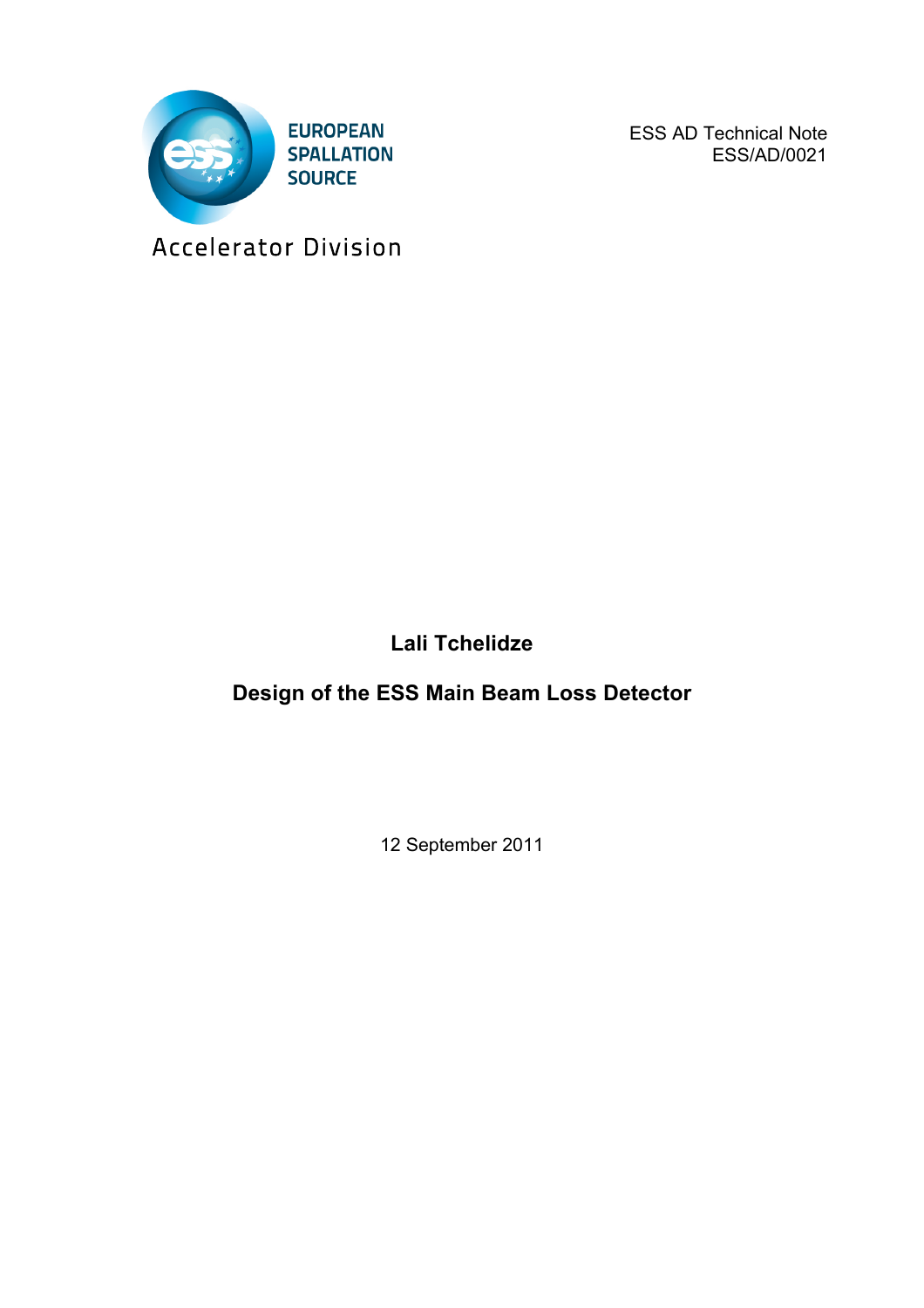A technical report on the

## DESIGN OF THE ESS MAIN BEAM LOSS DETECTOR

(A detailed description of calculations presented in IPAC'11 paper)

by Lali Tchelidze∗



European Spallation Source ESS AB P.O. Box 176, SE-221 00 Lund, Sweden

<sup>∗</sup>Contact: lali.tchelidze@esss.se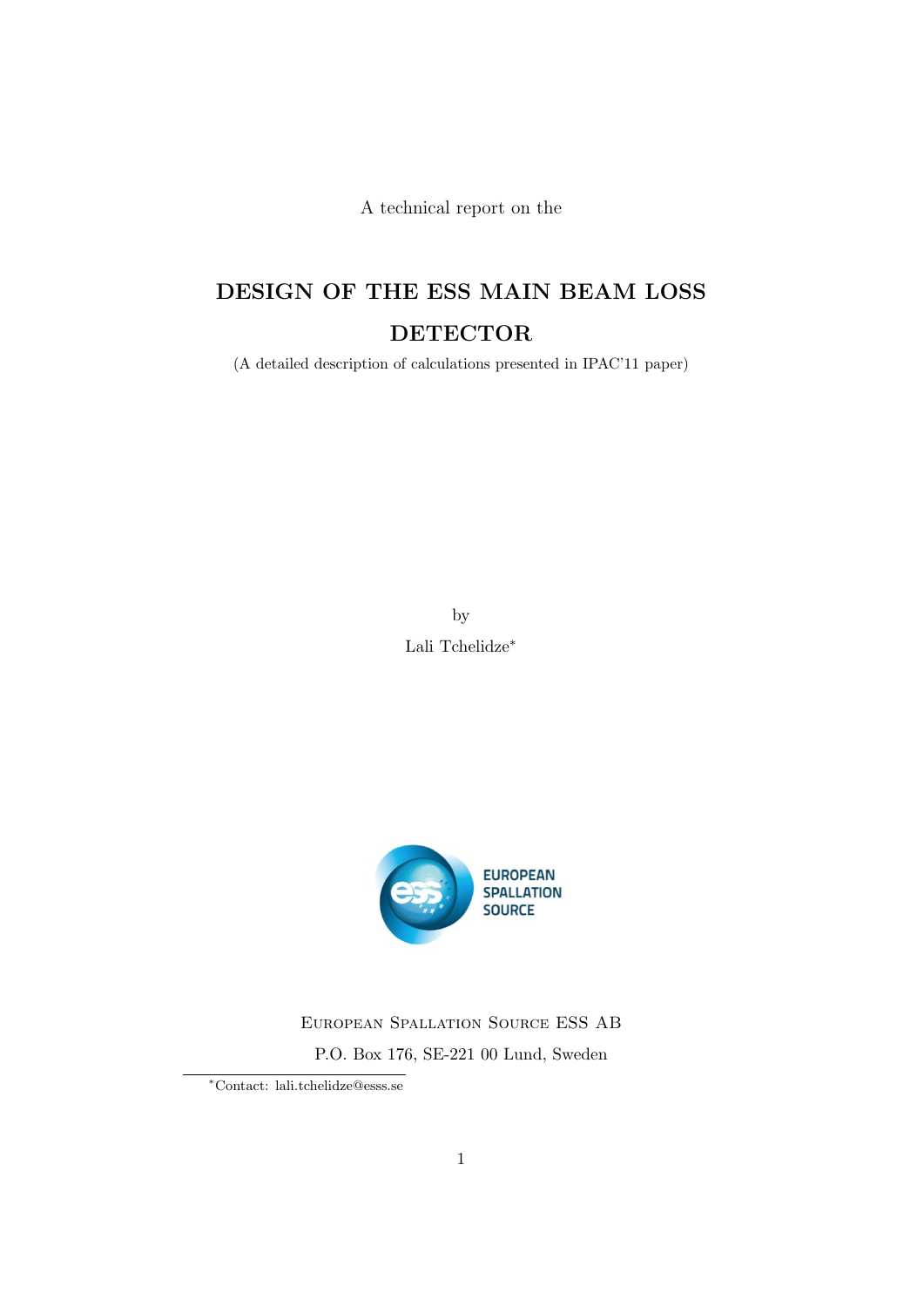#### Abstract

This report is a summary of the detailed calculations for designin the ESS main loss detector. It starts with describing the ESS project and the proton accelerator. Then, the general requirements for the loss detectors are listed. Based on these requirements few detectors are chosen. The main loss detector is chosen to be a cylindrical ionization chamber and a new design is given based on the time response calculations.

The new prototype detector response functions are calculated using the MARS and Geant4 particle transport codes.The response functions are simulated for different particle types, energies and incident angle.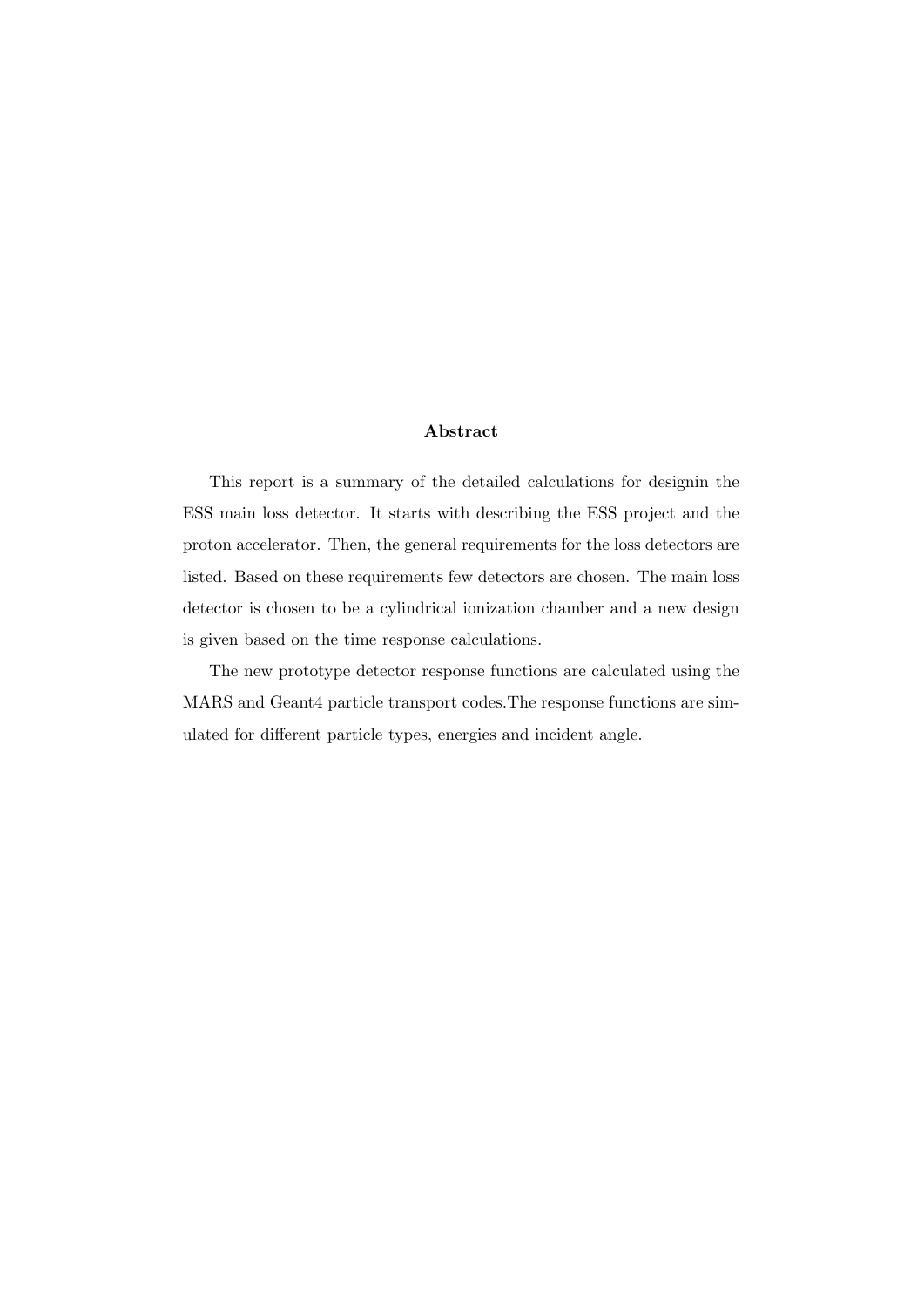# **Contents**

|          | 1 Overview of the ESS Project                                                 | $\bf{2}$                 |
|----------|-------------------------------------------------------------------------------|--------------------------|
| $\bf{2}$ | <b>ESS Beam Loss Monitoring System Requirements</b>                           | $\overline{\mathcal{A}}$ |
|          | 2.1                                                                           | $\overline{4}$           |
|          | 2.2                                                                           | 5                        |
|          | 2.3                                                                           | 5                        |
|          | 2.4                                                                           | 5                        |
| 3        | The Detector                                                                  | 6                        |
|          | 3.1                                                                           | 6                        |
|          | Design of a detector $\dots \dots \dots \dots \dots \dots \dots \dots$<br>3.2 | 6                        |
|          | Breakdown voltage for the Argon gas<br>3.2.1                                  | 9                        |
| 4        | The new ionization chamber response functions                                 | 10                       |
|          | <b>Bibliography</b>                                                           | 14                       |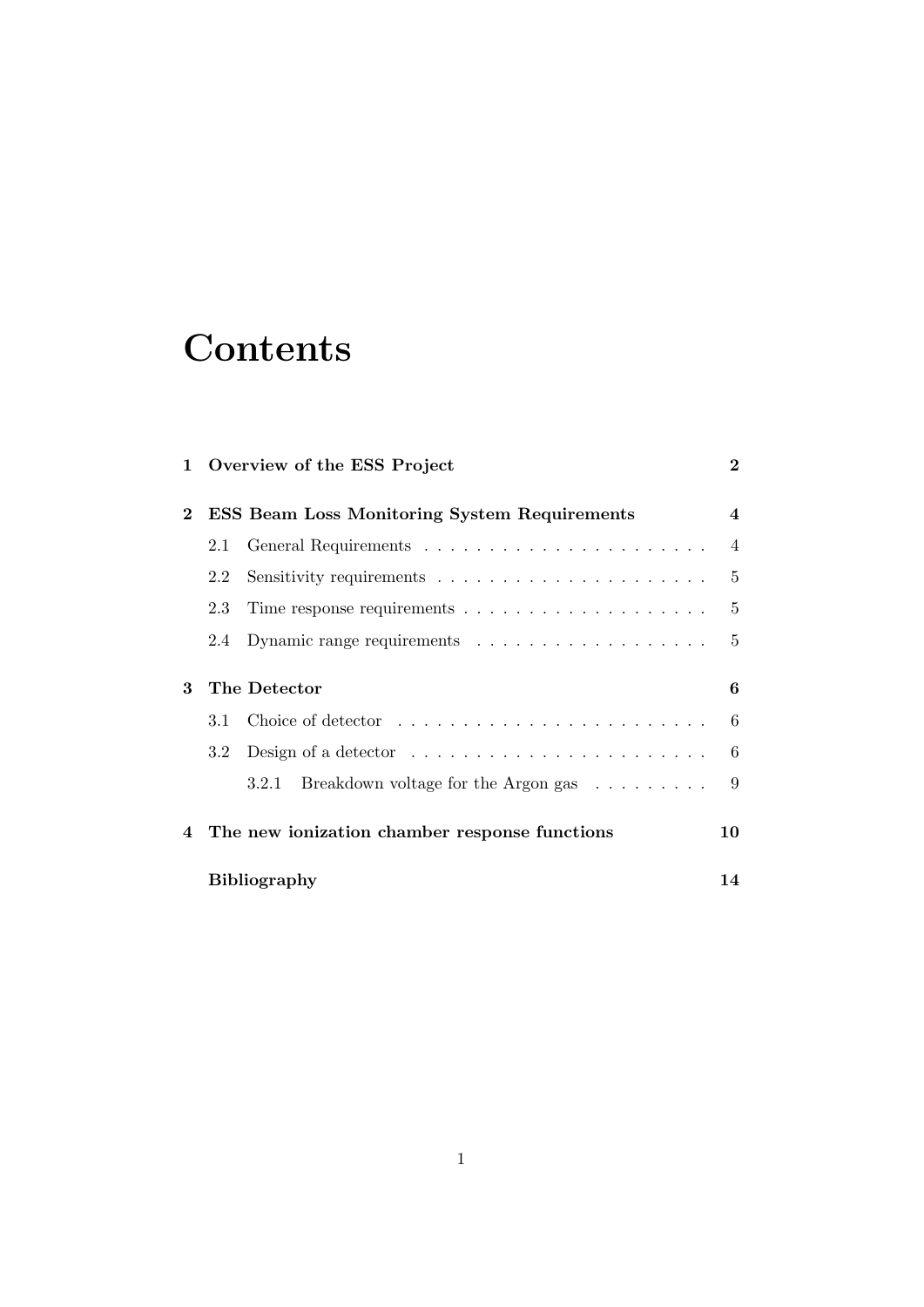# Overview of the ESS Project

The european spallation source will be an accelerator complex consisting of a 5 MW proton accelerator, target and a number of neutron instruments. ESS will be built in Lund, Sweden. The facility will be the world's most intense spallation neutron source for neutron scattering research. In Fig. 3.3 the schematic view of the accelerator is given. The accelerator is divided into the normal conducting and superconducting parts. Protons are generated in the ion source and after passing through the low energy beam transport (LEBT) they are accelerated to 3 MeV in the radio frequency quadrupole (RFQ). Later, the proton beam is injected in a medium energy beam transport (MEBT) and a drift tube linac (DTL) further accelerates the beam up to 50 MeV. The beam continues to travel through the superconducting part of the machine, where the acceleration is done by the superconducting radiofrequency (SRF) technology, and at the end of the journey the protons achieve 2.5 GeV kinetic energy. After passing through the high energy beam transport (HEBT), the beam hits the target [1].

The ESS accelerator will be around 500 m long and will generate 2.86 ms long macro pulses, with an average pulse current of  $50 \text{ mA}$  and  $14 \text{ Hz}$  repetition rate, resulting in a maxim beam power of 5 MW [1].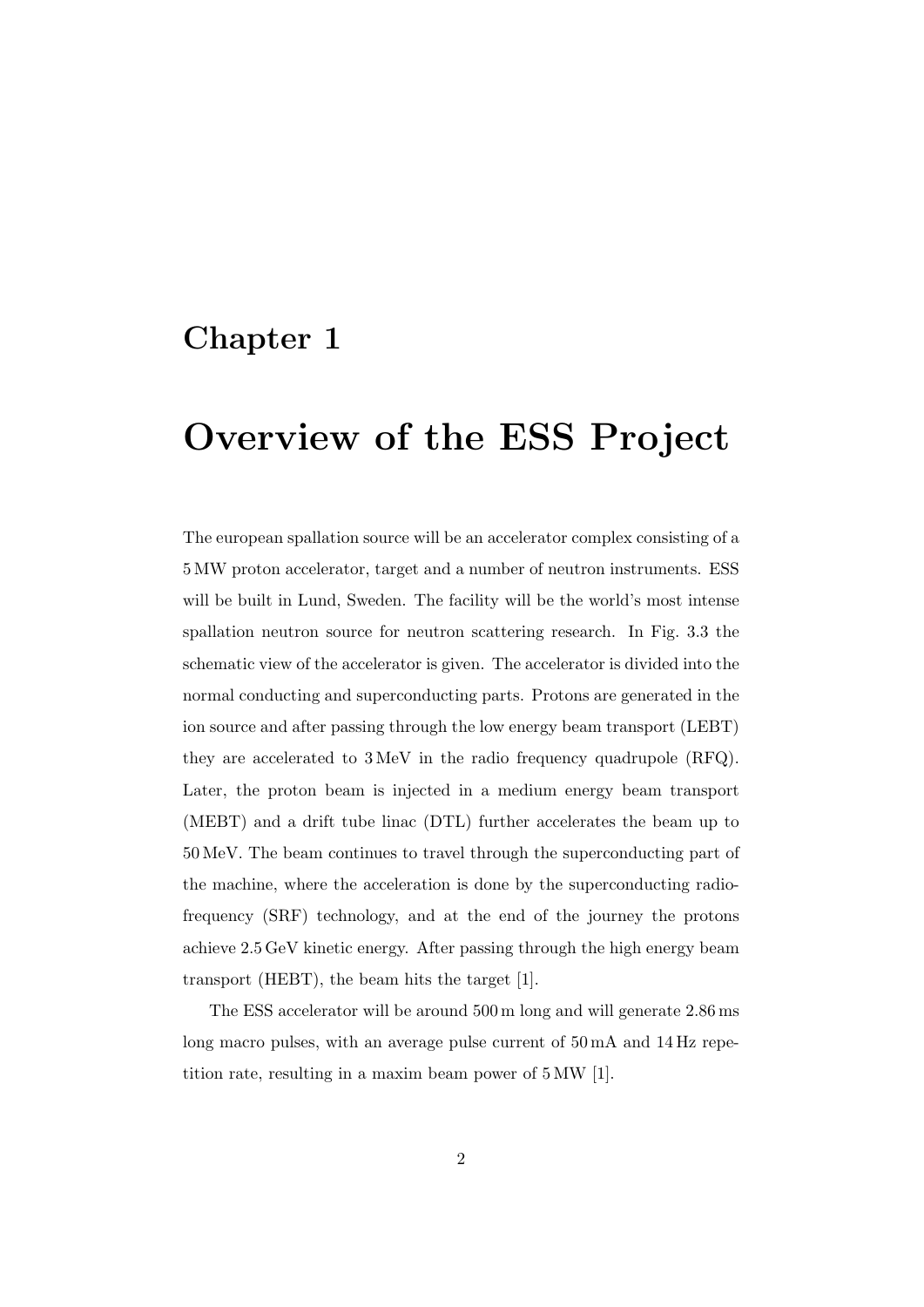

Figure 1.1: Schematic view of the ESS accelerator.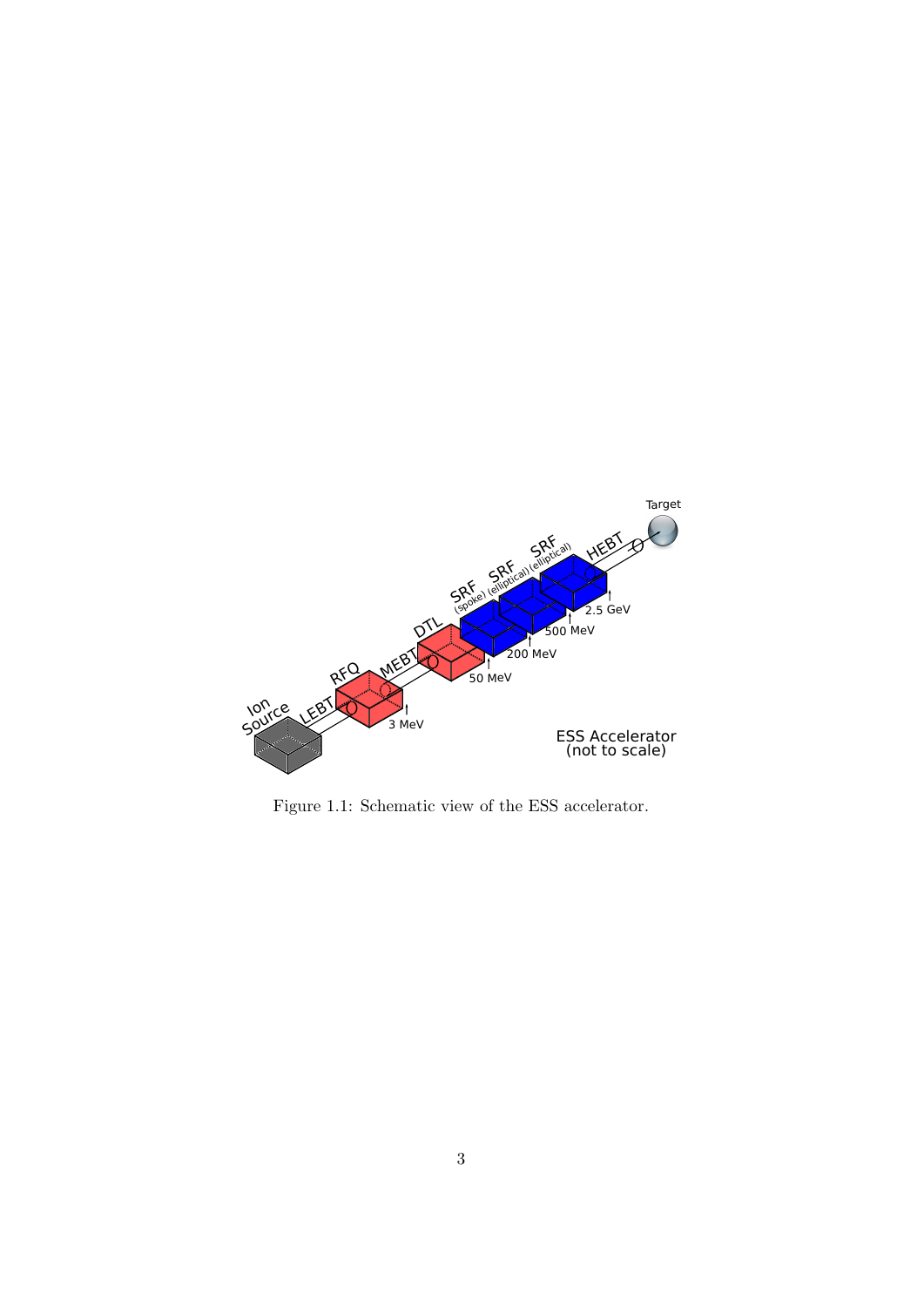# ESS Beam Loss Monitoring System Requirements

#### 2.1 General Requirements

According to the baseline parameters, ESS will generate  $1.83 \times 10^{15}$  protons in a single macro-bunch. However, the BLM system will be designed for an intensity of  $2.7 \times 10^{15}$  (1.5 times greater than the baseline value) to allow the possible future power upgrades.

The BLM system has the following requirements. It should provide real time data to tune the beam and minimize losses. It should measure the losses continuously and also should be able to quickly send the beam halt signal to the machine protection system in case the losses ecxeed the limits. There will be several thresholds set to inhibit the beam. One threshold will be set for average long time losses according to the allowed activation levels in the machine and the tunnel. Another limit will be set for an uncontrolled, high losses based on the calculations partially presented in the further sections.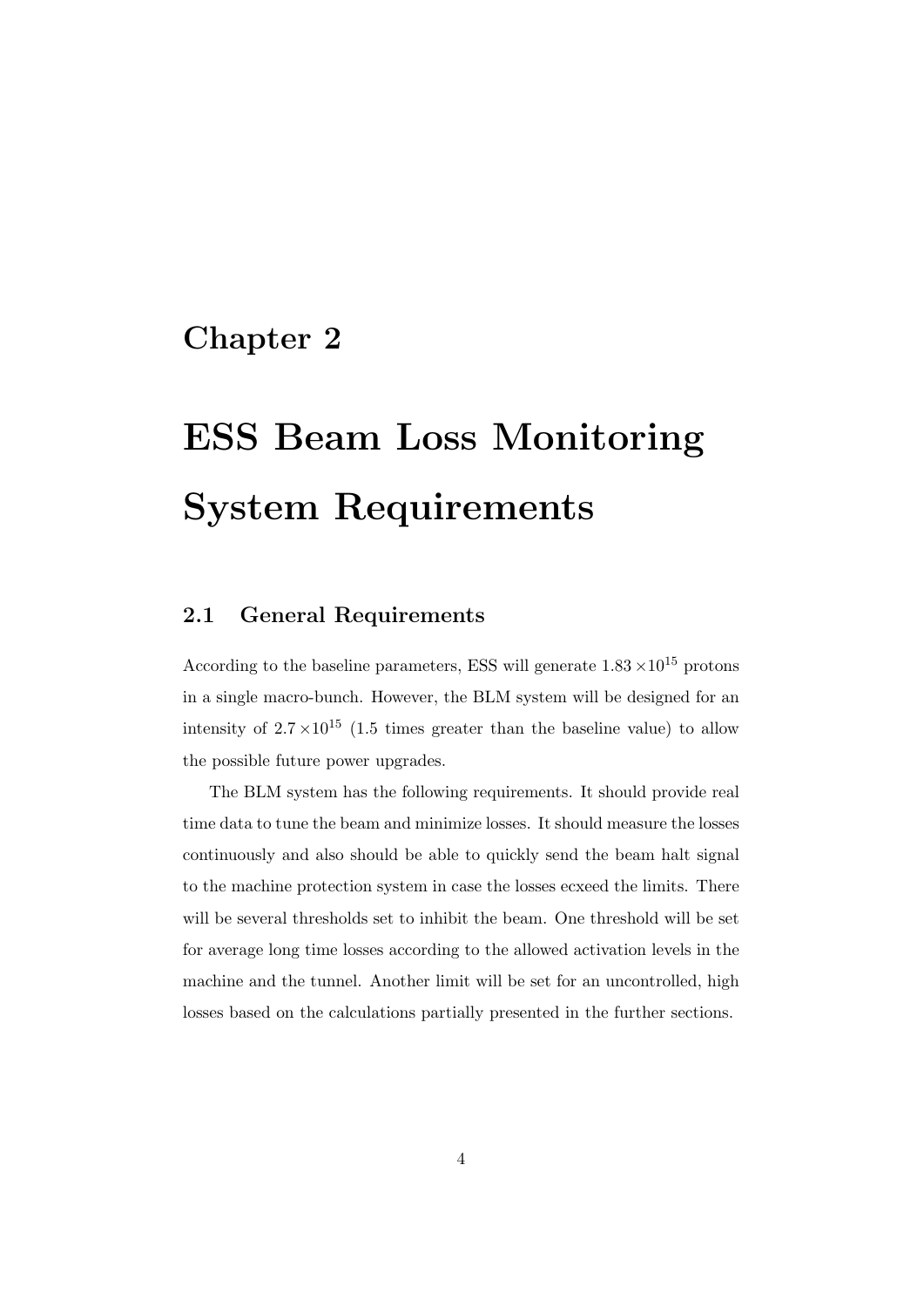#### 2.2 Sensitivity requirements

The BLM system detectors should be sensitive enough to observe low and slow signals as well as fast and high signals. Sensitivity of  $70 \text{ nC/Rad}$  was obtained with an Argon filled, sealed glass ionization chamber designed and developed by Shafer at Fermi National Accelerator Lab (FNAL) [2]. The same sensitivity was kept for the spallation neutron source (SNS) main BLM detector [3]. SNS is a similar to ESS accelerator and produces a pulsed H− beam of up to 1.4 MW [3]. Although higher sensitivity is desired, the 70 nC/Rad is thought to be good enough for the ESS as well. Futher tests will determine if there is a need for the sensitivity increase.

#### 2.3 Time response requirements

In terms of the response time, the main requirement for the beam loss detector is the following: even in the case of full power loss, it should generate a beam abort signal fast enough to prevent any damage. At SNS the BLM system was designed so that it can produce stop-the -beam signal in less than  $10 \mu s$  [4]. Since ESS has roughly 3-5 times higher power the required response time has to be rescaled by the same factor. This means that a new, faster detector has to be designed which will respond to critical losses in less than  $2-3 \mu s$ . The new prototype design is given in the next section. The future simulations and tests will verify the goodness of the prototype.

#### 2.4 Dynamic range requirements

Like at SNS we require the BLM system to be able to measure at most  $1\%$ of local beam loss and achieve at least  $1\%$  resolution of  $1\,\mathrm{W/m}$  loss limit [3]. This implies dynamic range of  $10^6$ -10<sup>7</sup>. This is achievable with the current ionization chamber detectors and subsequent electronics circuits [4].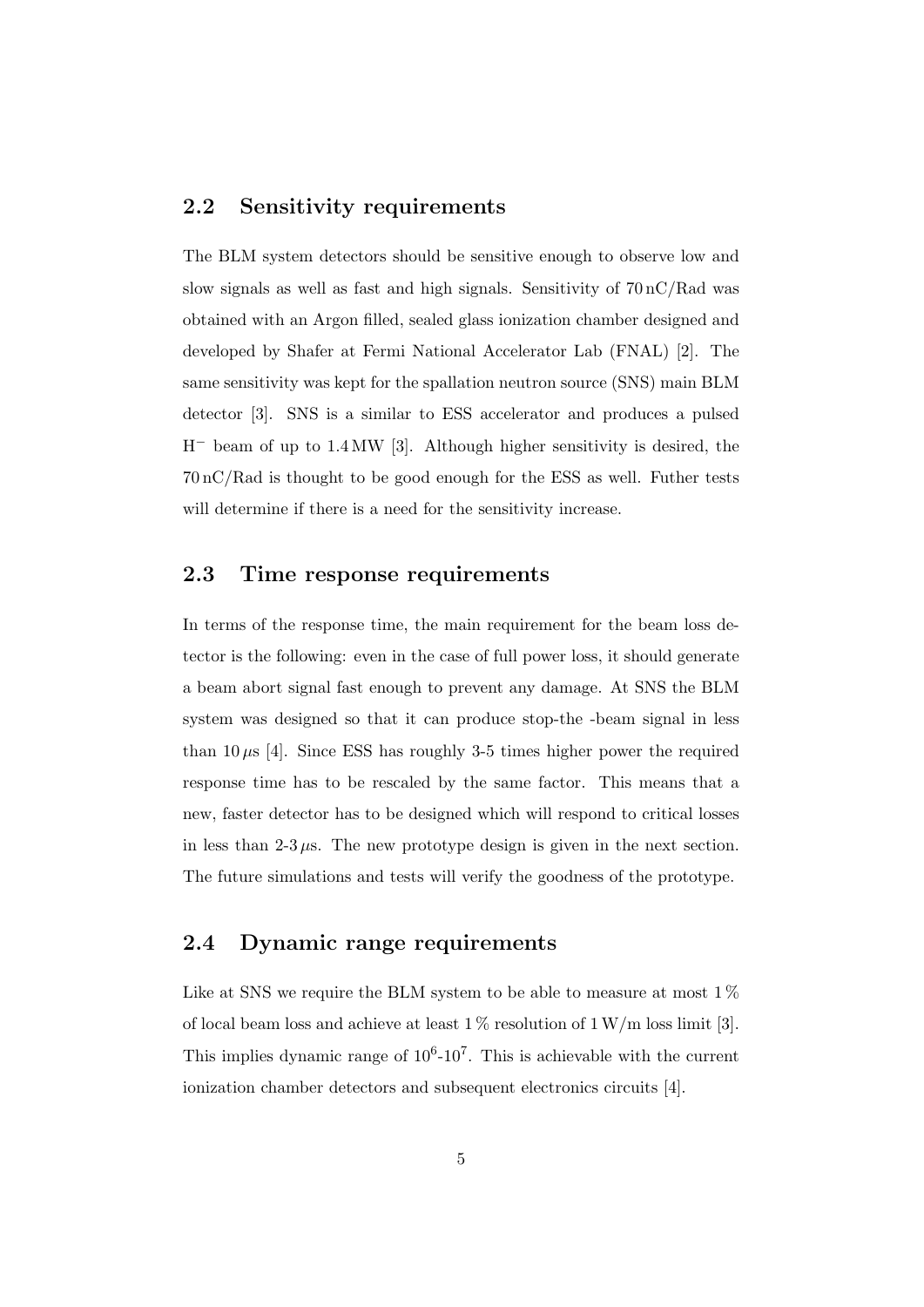## The Detector

#### 3.1 Choice of detector

The list below shows several detector candidates for loss monitors, compared to an ionization chamber:

- secondary emission monitor: very low sensitivity  $(10^{-5} \text{ IC})$ ;
- PIN photodiodes: sensitivity 0.1 IC, even worse for neutrons;
- scintillator-photomultiplier tubes: very good sensitivity (*>* 10 IC) and good time response. Moderate radiation hardness. However, the gain instabilities require excessive reliability maintenance;
- IC: large dynamic range, very good stability, time response 500 ns. Very good radiation hardness, reasonable sensitivity.

As at most of the hadron accelerators, we chose ionization chamber to be the ESS main loss detector. It is cheap and requires very low maintancence.

#### 3.2 Design of a detector

Now, we need to design a cylndrical coaxial ionization chamber that meets the requirements. We would like to keep the same sensitivity as in the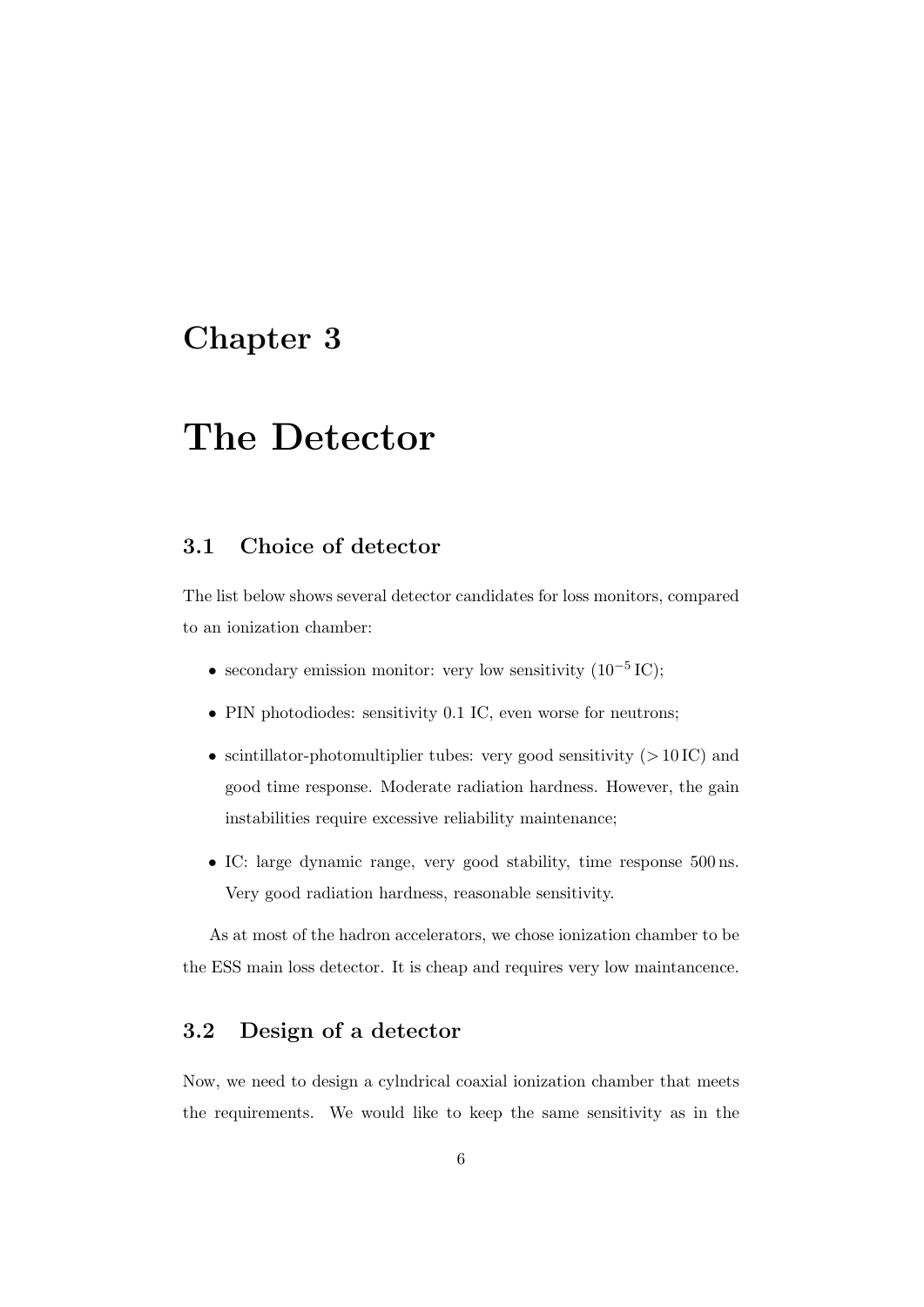original FNAL designed ionization chamber (the sensitivity was also kept at the SNS), but as mentioned above we need to decrease the response time of the detector by a factor of 3-5.

The positive ion transit time in an ionization chamber is given by [6]

$$
t = \frac{d^2}{\mu_0 V(P_0/P)}\tag{3.1}
$$

where  $\mu_0$  is the ion mobility at standard temperature and pressure, *V* is applied voltage,  $P_0$  is an atmospheric pressure,  $P$  working pressure and  $d$  is an effective electrode separation. For cylindrical geometry the effective hap between the electrodes

$$
d^{2} = \frac{1}{2} (R^{2} - r^{2}) (\ln(R/r)))
$$
\n(3.2)

where *R* and *r* are the outer and inner radii of the electrodes respectively. As already mentioned few times, both at FNAL and SNS cylindrical ionization chambers are used. The same volume of  $110 \text{ cm}^3$  Argon gas is used in both detectors at the same pressure. Only the dimensions have been changed from the FNAL to SNS design to decrease the ion transit time. The FNAL detector dimensions were:  $2R_{FNAL} = 1.5$  inch,  $2r_{FNAL} = 0.25$  inch, lenght of the detector  $L_{FNAL} = 4$  inch. This dimensions were changed to  $2R_{SNS} = 1.5$  inch,  $2r_{SNS} = 1$  inch,  $L_{SNS} = 6.7$  inch, resulting in the same sensitive volume and sensitivity of the detector, and considerably decreasing the collection time. The collection time measured for FNAL were  $t_{FNAL}(\mathbb{Q}V = 2\text{kV}) = 700\mu s$  and  $t_{FNAL}(\mathbb{Q}V = 3\text{kV}) = 560\mu s$ . This figure was decreased to  $t_{SNS}(\mathbb{Q}V = 3\text{kV}) = 72\mu s$ .

We, at ESS chose the same gas, Argon (Argon was initially chosen to increase the ion mobilities [7]) at the same conditions and plotted the ion transit time as a function of the inner electrode radius, for fixed outer electrode radius of  $R = 4$  cm and voltage  $V = 3$  kV. The results are shown in the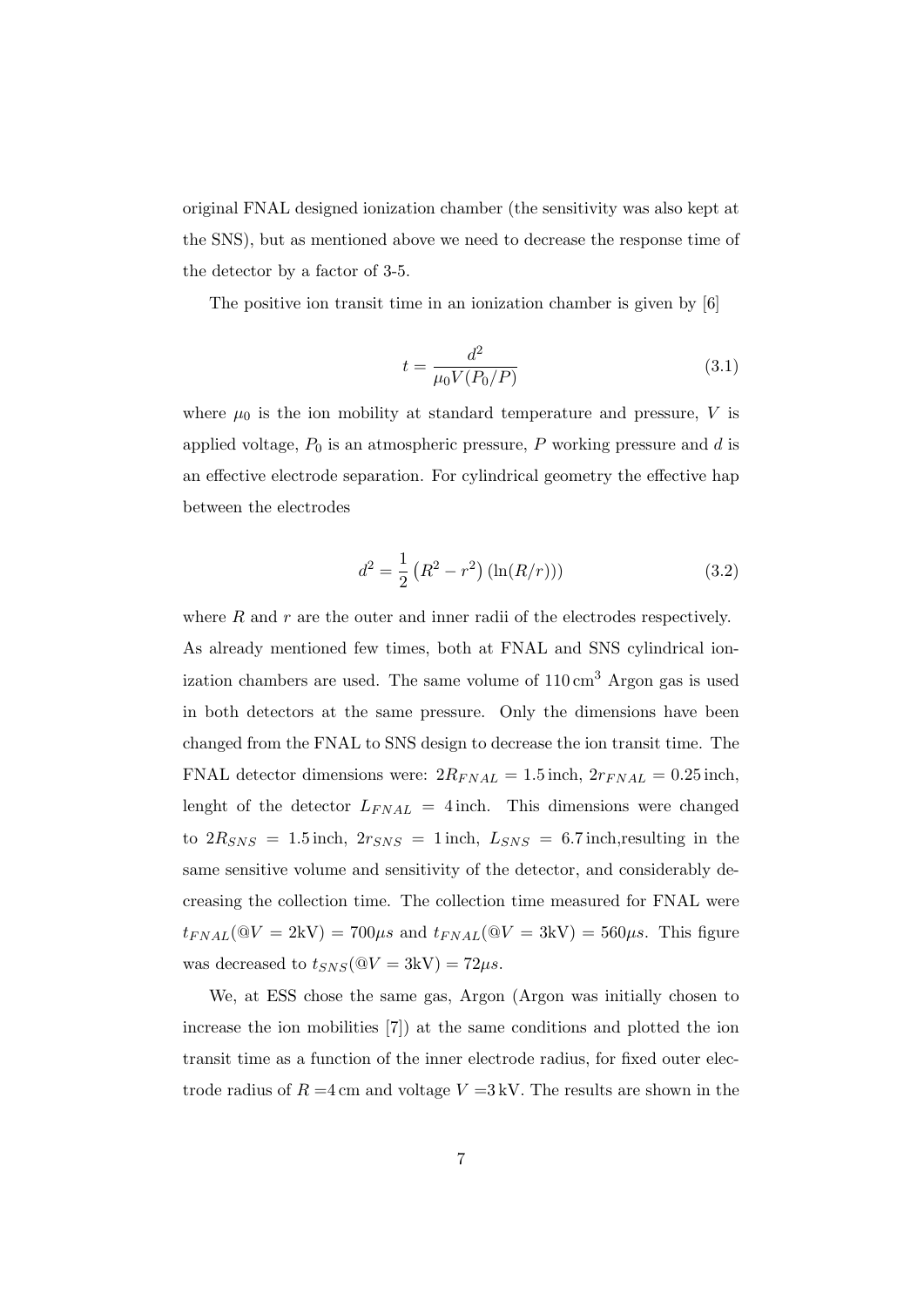figure below.



Figure 3.1: Cylindrical ionization chamber ion collection time as a function of the inner cylinder radius. The detector is filled with Argon gas at 1 atm pressure. Outer electrode radius is 4 cm, bias voltage - 3 kV and effective volume - 110 cm3.

Choosing the inner electrode radius to be  $r = 3.8$  cm and length of the detector  $23 \text{ cm}$  will decrease the ion transit time to less than  $8 \mu s$ , leaving the sensitivity unchanged. The design of the detector is shown below.



Figure 3.2: ESS prototype ionization chamber.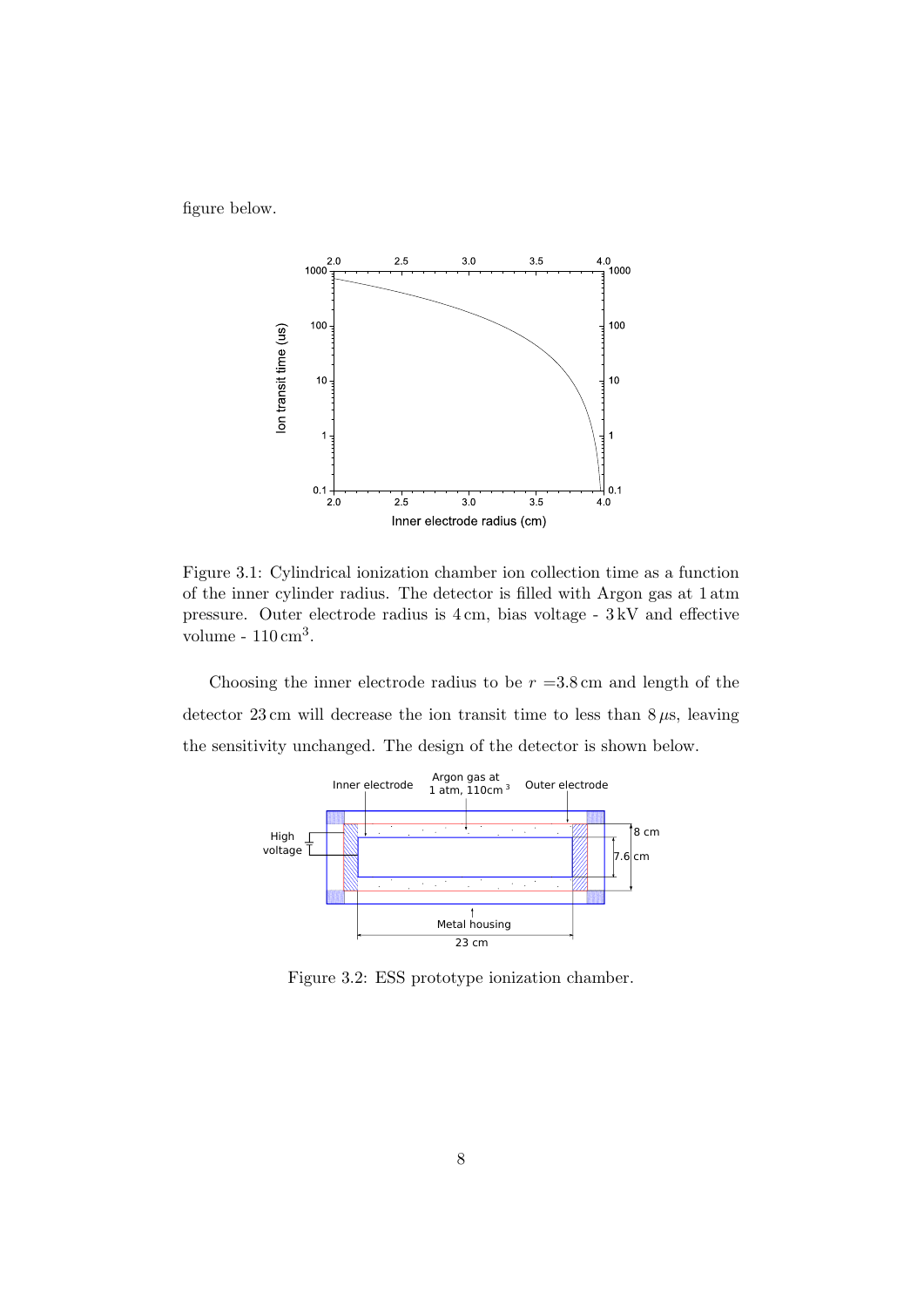#### 3.2.1 Breakdown voltage for the Argon gas

The short gap in between the electrodes rises the question about the maximum voltage one can safely apply to them. The figure below shows meausred values of the gas breakdown voltage for different gasses - the so called Paschen curves [11]. The Argon gas in our detector is at 1 − 1*.*1 atm  $\approx 800$  Torr, the length of the gap where the gas is inclosed is 2 mm, so  $P \cdot d \approx 160$  Torr·cm. This results in approximately 4 kV as for the breakdown voltage. Since we plan to operate at 3 kV, it should be safe to use the detector.



Figure 3.3: Paschen curves for the gas breakdown voltage for different gasses .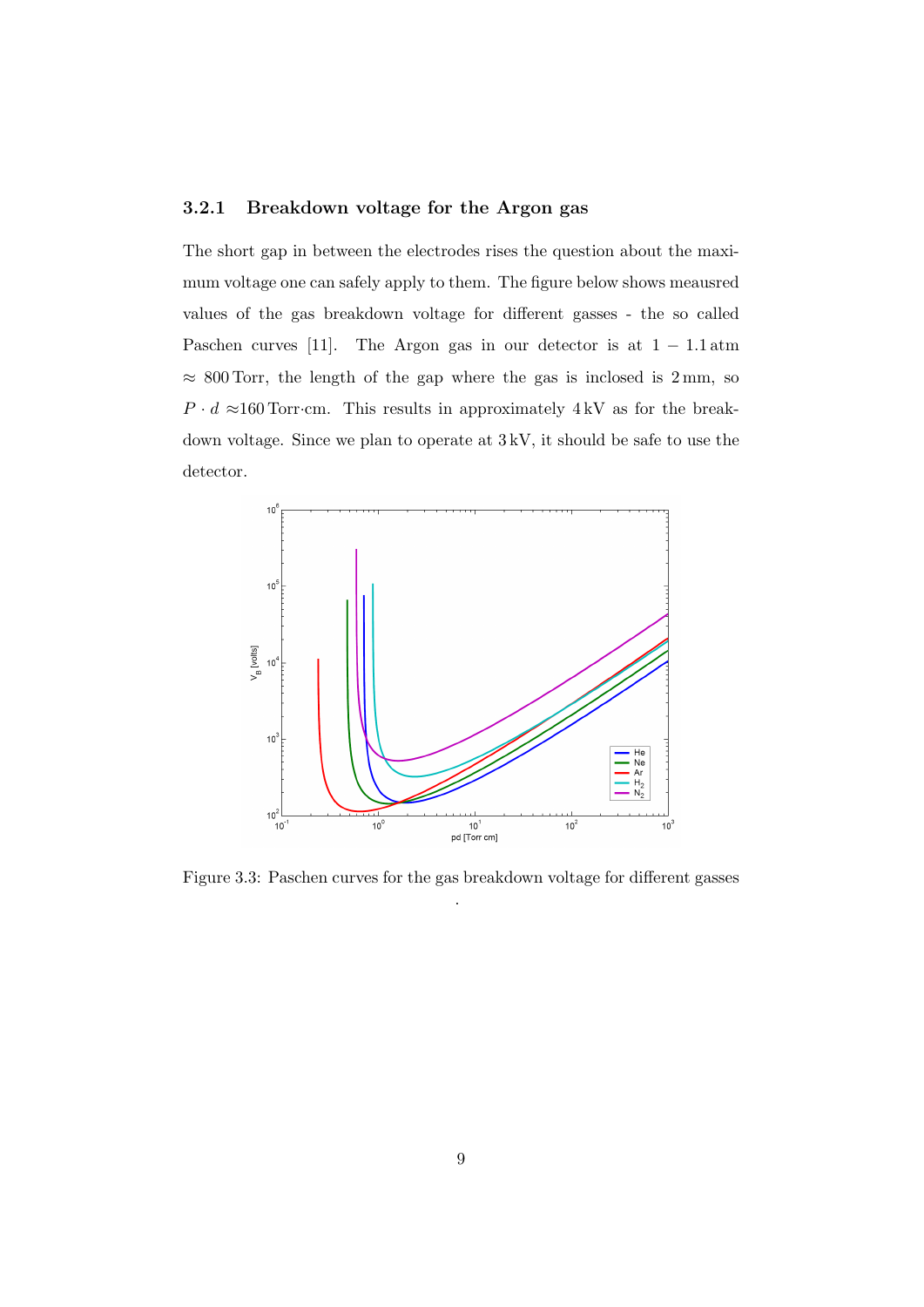# The new ionization chamber response functions

Detector response function simulations were performed using the particle transport code MARS [8, 9]. The response functions of the Argon gas of the detector were calculated for different incident particles, energies and angles. In Fig. 4.1 the plot is given for zero incident angle.



Figure 4.1: ESS prototype ionization chamber response function as a function of incident particle type and energy. For zero incident angle.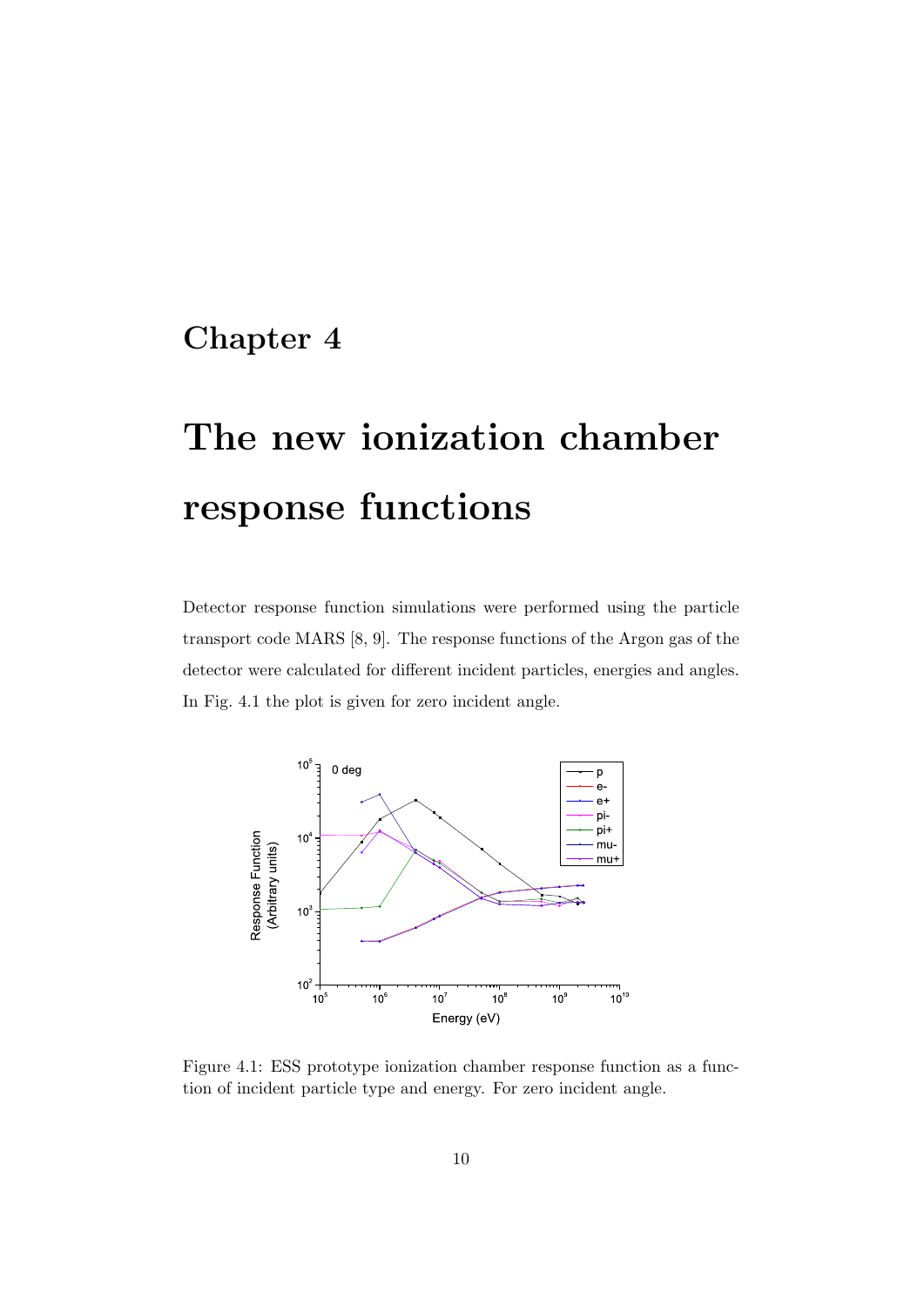The input files MARS.INP, GEOM.INP and XYZHIS.INP look the following way:

#### MARS.INP - the main input file

Name of the file /opt/mars/mars15/dat INDX T T T CTRL 1 C TYPE 18 NEVT 1000000 ENRG 0.01 INIT 0. 0. 5. 0. 0. 1. IPIB 1 1 BEAM 4. 4. NLNG 3 ZSEC 5. 28. 33.  $2501 = 000$ RSEC 10. NMAT 5 MATR 'WATR' 'AIR' 'STST' 'CU' 'AR' ICEM  $4=1$ NOBL 1 RZOB 0. 10. 5. 28. STOP

GEOM.INP - the geometry input file

Extended geometry file cyl1 2 0 5 0. 0. 5. 3.8 4. 23.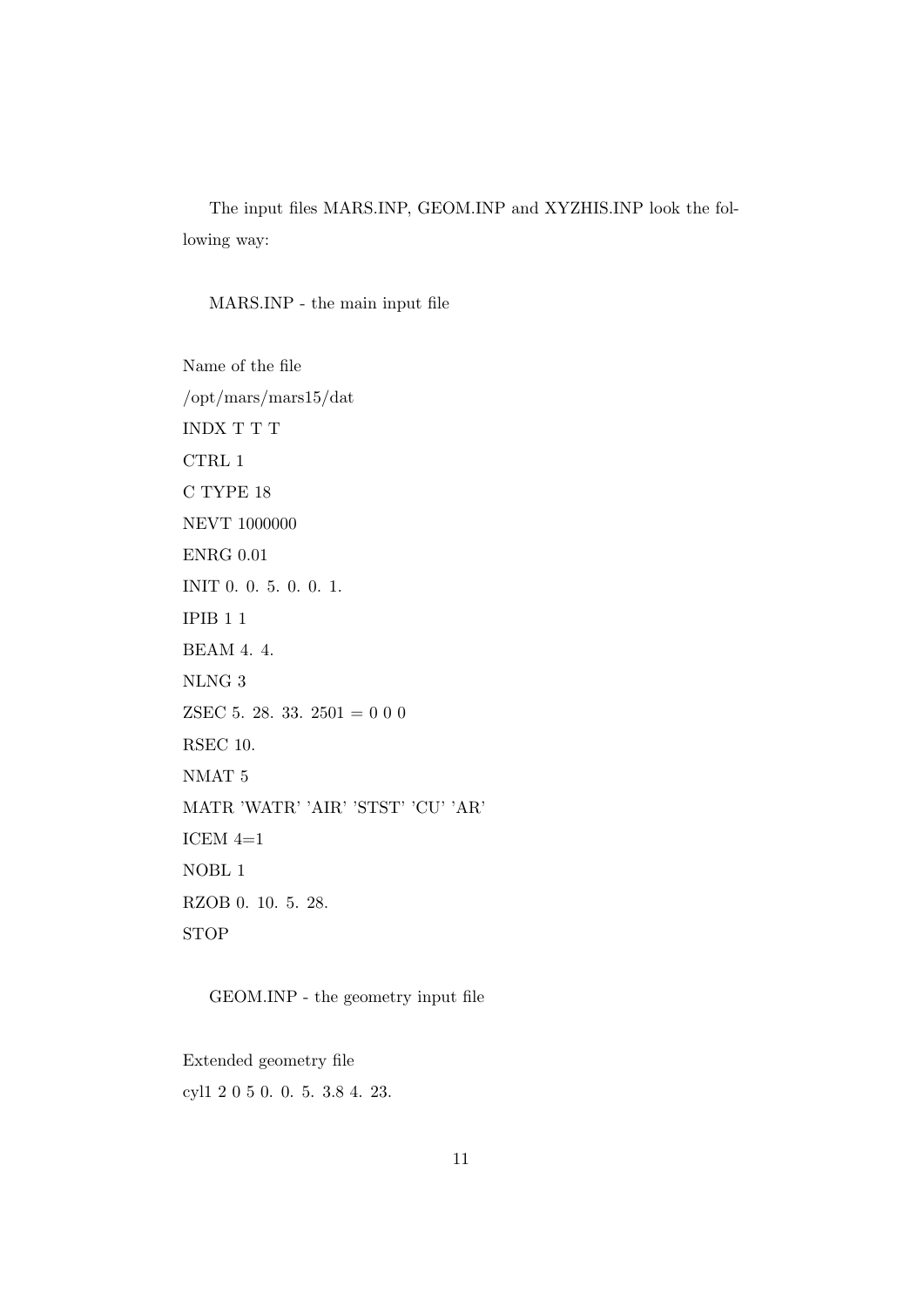cyl2 2 0 0 0. 0. 5. 0. 3.8 23.

stop

VNAME TYPE TRF IM X0 Y0 Z0 C1 C2 C3 NZ NR

XYZHIS.INP - the histogramming input file

XYZ histograms

xyz 3.8 4. -0.1 0.1 5. 28. 1 1 3 XZ-scan

PDT PDP PDN PDK PDM PDG PDE

stop

STA DRE FLT FLP FLN FLN*>*0.02 FLK FLM*>*0.1 FLG FLE DAB DPA DET DET*>*0.02 DEP DEN DEK DEM DEG DEE PDT PDP PDN PDK PDM PDG PDE DPH HYD HEL TRI C STA- star density E>50 MeV  $\rm (cm^{-3} \ s^{-1})$ C DRE- residual dose on contact (mSv/hr) C FLT- total flux of hadrons E>ETFT  $\rm (cm^{-2}~s^{-1})$ C FLP- flux of protons E*>*ETFH (cm−<sup>2</sup> s−1) C FLN- flux of neutrons E*>*ETFN (cm−<sup>2</sup> s−1) C FLK- flux of pions/kaons E*>*ETFH (cm−<sup>2</sup> s−1) C FLM- flux of muons  $E > ETFM$  (cm<sup>-2</sup> s<sup>-1</sup>) C FLG- flux of photons  $E > ETFG$  (cm<sup>-2</sup> s<sup>-1</sup>) C FLE- flux of e-e+  $E > E$ TFE  $(cm<sup>-2</sup> s<sup>-1</sup>)$  $\mathcal{C}$ C DAB- absorbed dose (Gy/yr) at 2.e7 s/yr C DPA- DPA, total (recoil+NIEL+neut+EMS) (DPA/yr) at 2.e7 s/yr C DPH- DPA, NIEL hadrons and muons (DPA/yr) at 2.e7 s/yr C DPN- DPA, neutrons at E  $\vert$  14 MeV (DPA/yr) at 2.e7 s/yr C DPE- DPA, EMS (DPA/yr) at 2.e7 s/yr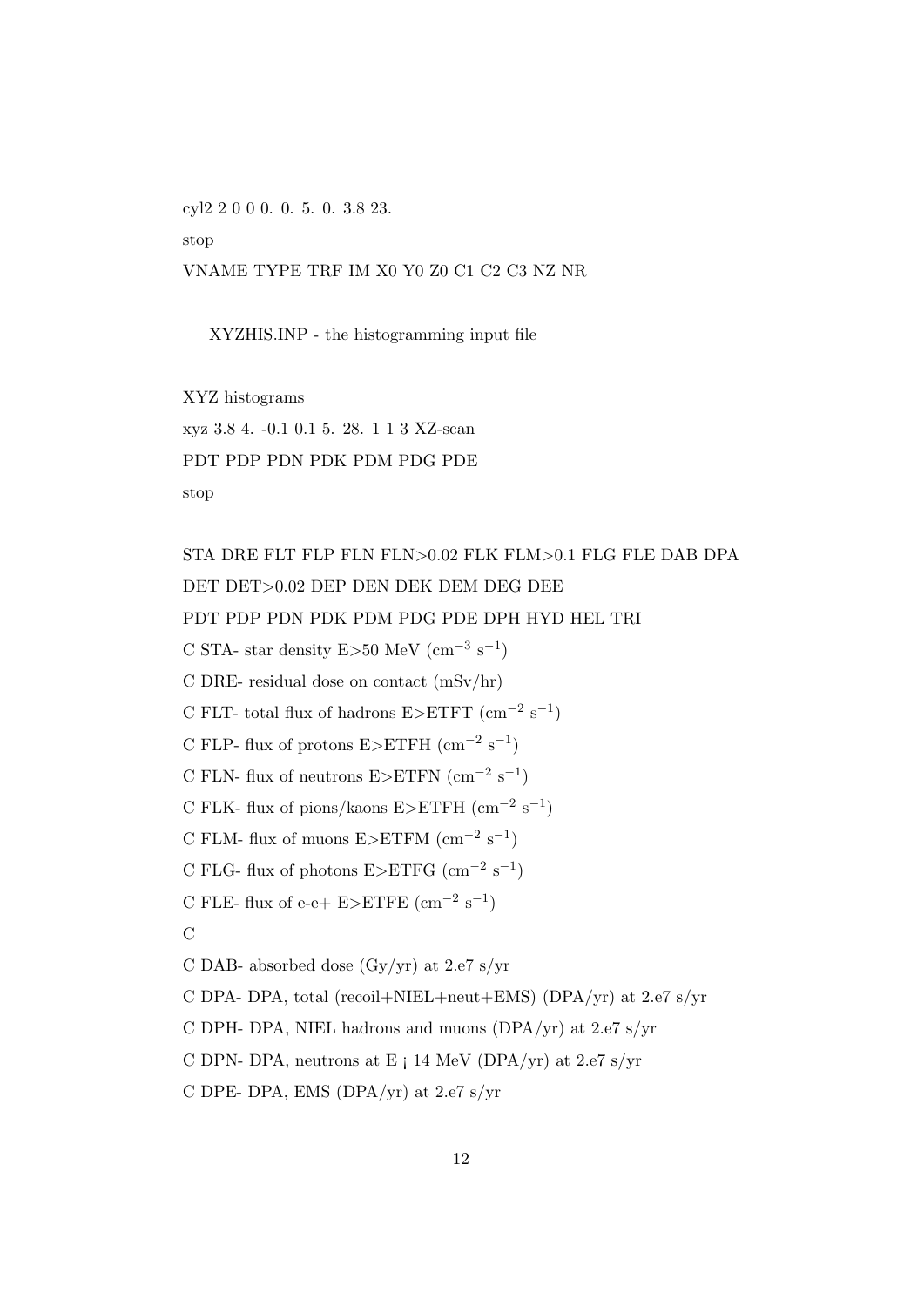C HYD- Hydrogen production  $\text{cm}^{-3} \text{ s}^{-1}$ ) C HEL- Helium production  $\text{cm}^{-3} \text{ s}^{-1}$ ) C TRI- Tritium gas production  $\text{cm}^{-3} \text{ s}^{-1}$ )  $\overline{C}$ 

C DET- FTD prompt dose equivalent, total (mSv/hr) C DEP- FTD prompt dose equivalent, proton  $(mSv/hr)$ C DEN- FTD prompt dose equivalent, neutron (mSv/hr) C DEK- FTD prompt dose equivalent,  $pi/K$  (mSv/hr) C DEM- FTD prompt dose equivalent, muon (mSv/hr) C DEG- FTD prompt dose equivalent, photon (mSv/hr) C DEE- FTD prompt dose equivalent,  $e+e (mSv/hr)$  $\mathcal{C}$ 

C PDP- power density, proton  $(mW/g \text{ or } Gy/s)$ 

C PDN- power density, neutron  $(mW/g \text{ or } Gy/s)$ 

C PDK- power density, pion/kaon (mW/g or Gy/s)

C PDM- power density, muon  $(mW/g \text{ or } Gy/s)$ 

C PDG- power density, photon  $(mW/g \text{ or } Gy/s)$ 

C PDE- power density, e-e+  $(mW/g \text{ or } Gy/s)$ 

C

- C SPP- proton energy spectrum  $(\text{GeV}^{-1} \text{ cm}^{-2} \text{ s}^{-1})$ C SPN- neutron energy spectrum  $(\text{GeV}^{-1} \text{ cm}^{-2} \text{ s}^{-1})$ C SPK- pion/kaon energy spectrum ( $\text{GeV}^{-1} \text{ cm}^{-2} \text{ s}^{-1}$ ) C SPM- muon energy spectrum  $(\text{GeV}^{-1} \text{ cm}^{-2} \text{ s}^{-1})$
- C SPG- photon energy spectrum  $(\text{GeV}^{-1} \text{ cm}^{-2} \text{ s}^{-1})$
- C SPE- e+e- energy spectrum  $(\text{GeV}^{-1} \text{ cm}^{-2} \text{ s}^{-1})$
- $\mathcal{C}$